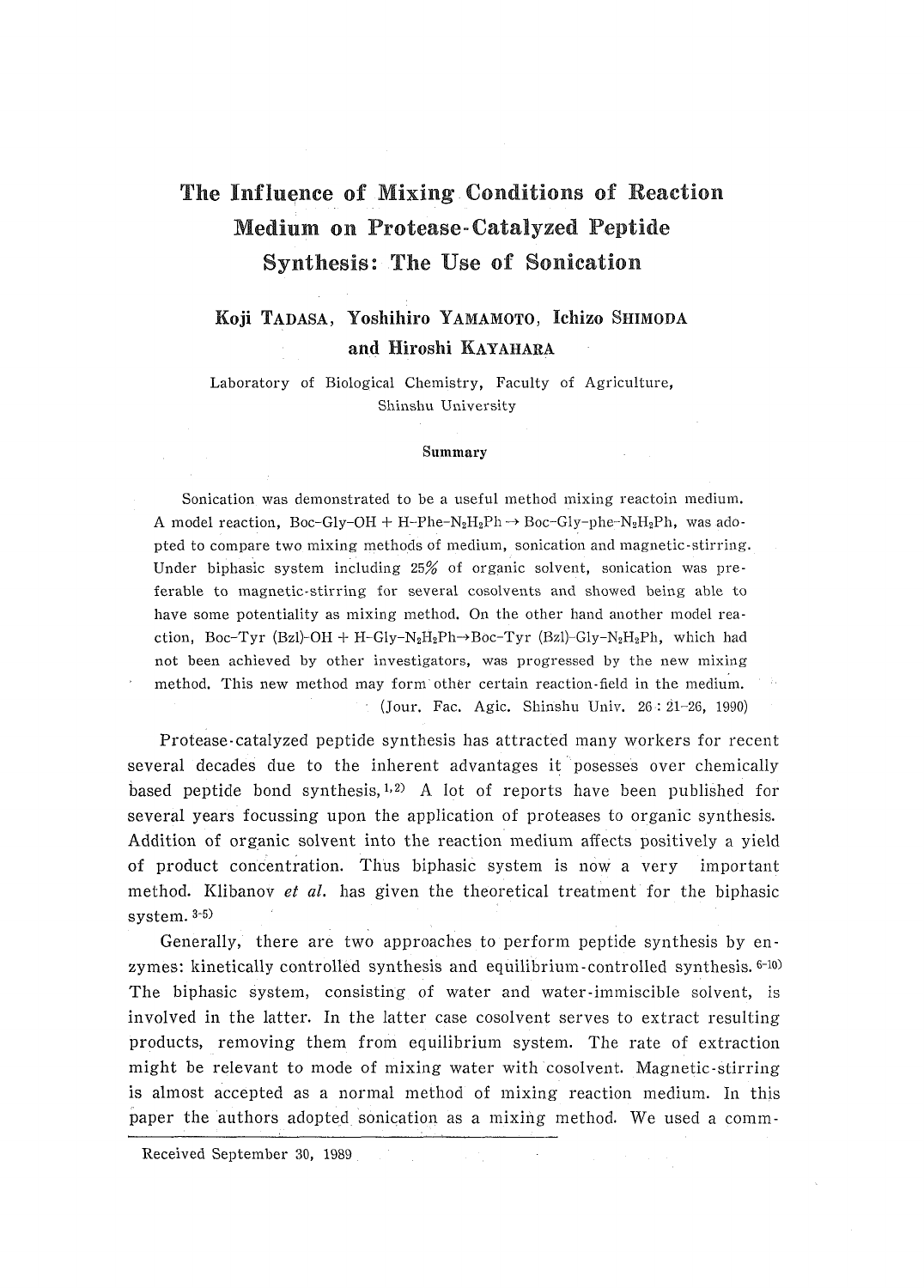

Fig. 1 Reaction system.

ercial sonic cleaner in a manner as shown in Fig 1.

Kullmann et al. synthesized opioid peptide, enkephalin enzymatically.<sup>11,12)</sup> A model compound, referring to their result, was adopted as synthesis of dipeptide: Boc-Gly-OH+H-Phe-N<sub>2</sub>H<sub>2</sub>Ph·CF<sub>3</sub>COOH and Boc (or Z)-Tyr (Bzl)-OH+ H-Gly-N<sub>2</sub>H<sub>2</sub>Ph·CF<sub>3</sub>COOH. They used  $\alpha$ -chymotrypsin and papain as catalyst. We, however, used only papain because of just clarifying influenec of sonication on the yield of the synthetic product.

### Materials and Methods

Materials Boc-amino acid and Z-amino acid were prepared by a normal chemical method for synthesis excepting for Boc-Tyr (Bzl)-OH, which was purchased from Kokusan Chem. Co., Ltd. Amino acid phenylhydrazides were synthesized enzymatically (papain) from Boc-amino acid and phenylhydrazine by the method referring to Milne and Carpenter's.<sup>13</sup> Basic components were prepared from Boc-protected amino acid phenylhydrazide by CF<sub>3</sub>COOH treatment. They were H-Phe-N<sub>2</sub>H<sub>2</sub>Ph·CF<sub>3</sub>COOH and so on. The commercial sonic cleaner used was the product of Kaijo Electric Co., Ltd. (38KHz, 100W)

The reaction was achieved by a preparative scale, total volume of **Methods** 1ml. Content in one mili-liter is: 75mM of each substrate (acidic component and basic component, respectively), 0.48mM of papain (30,000USP/mg, MERCK), 82mM of cystein, 0.75ml of 3M acetic acid-sodium acetate buffer solution, pH 4.8, and 0.25ml of organic solvent  $(25\%, v/v)$ . The reaction was achieved at 37°C for 6-24 hrs.

Analysis After the reaction the mixture was evaporated under vacuo and the leftover was dissolved in one ml of methanol. It was used as a sample for HLPC analysis (50mm or 100mm Unisil NQ C18 column,  $60\%$  (v/v) methanol dissolved 0.1% perchloric acid, 0.5 or 1.0ml/min: Shimadzu LC-6A). The condensation product was evaluated by identification of its elution time with that of a compound chemically sythesized as a standard.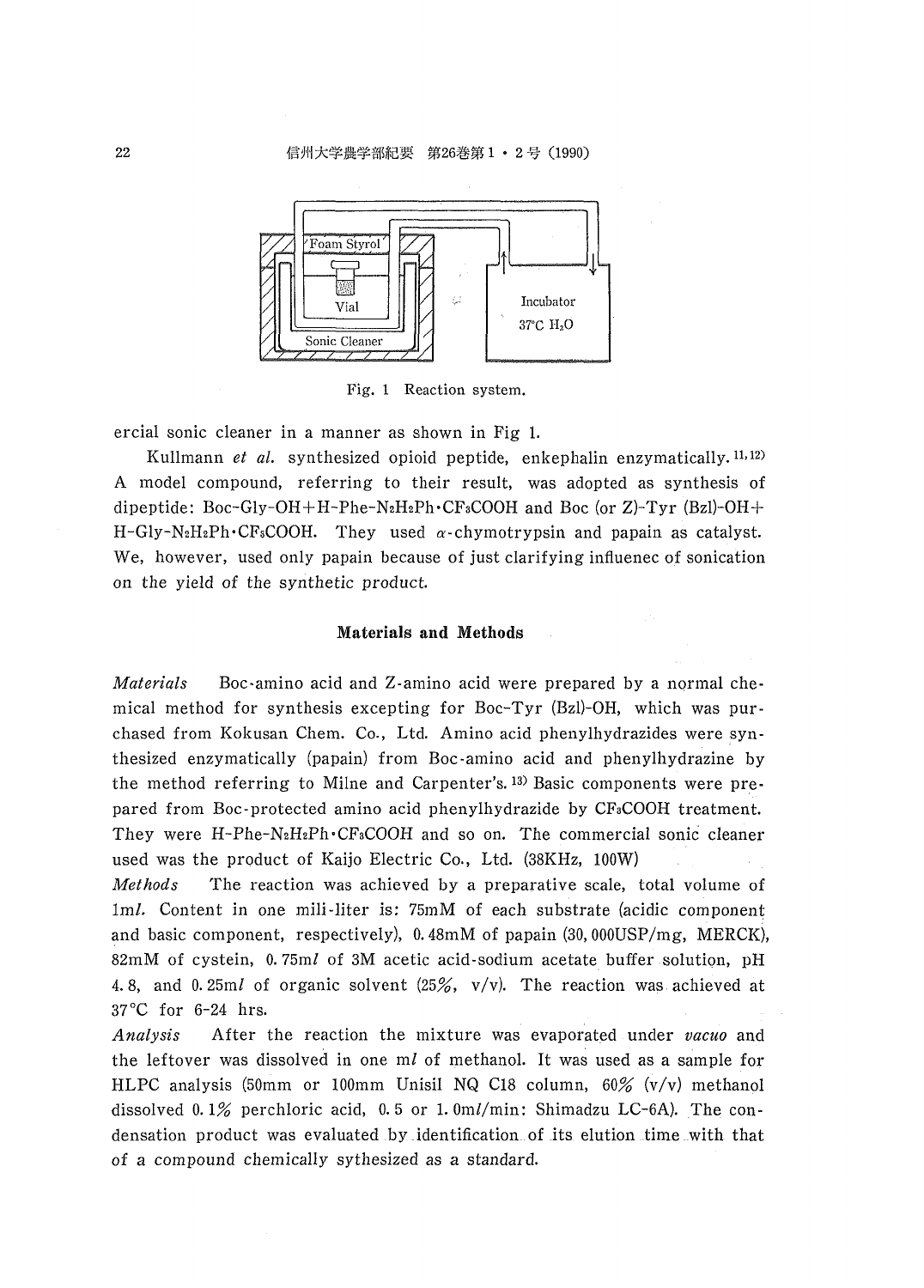### Results and Discussion

 The, organic solvent used were petroleum ether, cyclohexane, carbon tetrachloride, toluene, benzene, methylene chloride, chloroform, diethylether, eth lacetate, methanol, dimethylformamide and 1, 4-butanediol. The results of th reaction of Boc-Gly-OH with H-Phe-N<sub>2</sub>H<sub>2</sub>Ph are shown in Table 1. In thi

| Cosolvent            |            | Yield $(\%)$ |
|----------------------|------------|--------------|
|                      | Sonication | Stirring     |
| Petroleum ether      | 62,0       | 12.4         |
| Cyclohexane          | 55.3       | 47.9         |
| Carbon tetrachloride | 61.1       | 58.5         |
| Toluene              | 33.7       | 65.6         |
| Benzene              | 66.7       | 46.8         |
| Methylene chloride   | 50.9       | 53.8         |
| Chloroform           | 42.6       | 60.1         |
| Diethylether         | 89.0       | 71.2         |
| Ethylacetate         | 63.4       | 59.7         |
| Methanol             | 26, 4      | 25.6         |
| Dimethylformamide    | 5.3        | 8.9          |
| 1. 4-butanediol      | $\bf{0}$   | 31.1         |
| $\ast$               | 68.0       | 64.9         |

Table 1 Yield of Boc-Gly-Phe-H<sub>2</sub>H<sub>2</sub>Ph

\* Without cosolvent

reaction system effect of addition of organic solvent was not shown so positively. Without cosolvent the yield by sonication is slightly larger than that by magnetic-stirring. That the effect of various cosolvent on yield is different each other, is clear by many studies. The results in Table 1 show this fact.' Thus advantage of use of sonication in biphasic system is not necessarily shown to be potent for all cosolvent used, however, the effect of sonication on the product yield is very likely upon some cosolvents. Some of used cosolvents demonstrates that sonication is preferable to magnetic-stirring as mixing method.

 Fig 2 shows time-course data of product, Under used conditions the maximum yield was obtained at around 12 hr-incubation.

Kullmann failed the synthsis of Boc-Tyr (Bzl)-Gly-N<sub>2</sub>H<sub>2</sub>Ph from Boc-Tyr (Bzl)-OH with H-Gly-N<sub>2</sub>H<sub>2</sub>Ph by  $\alpha$ -chymotrypsin or papain-catalyzed reaction.<sup>12)</sup> He obtained Boc-Tyr(Bzl)-Gly-N2H2Ph by benzylation of Boc-Tyr-Gly-N2H2Ph,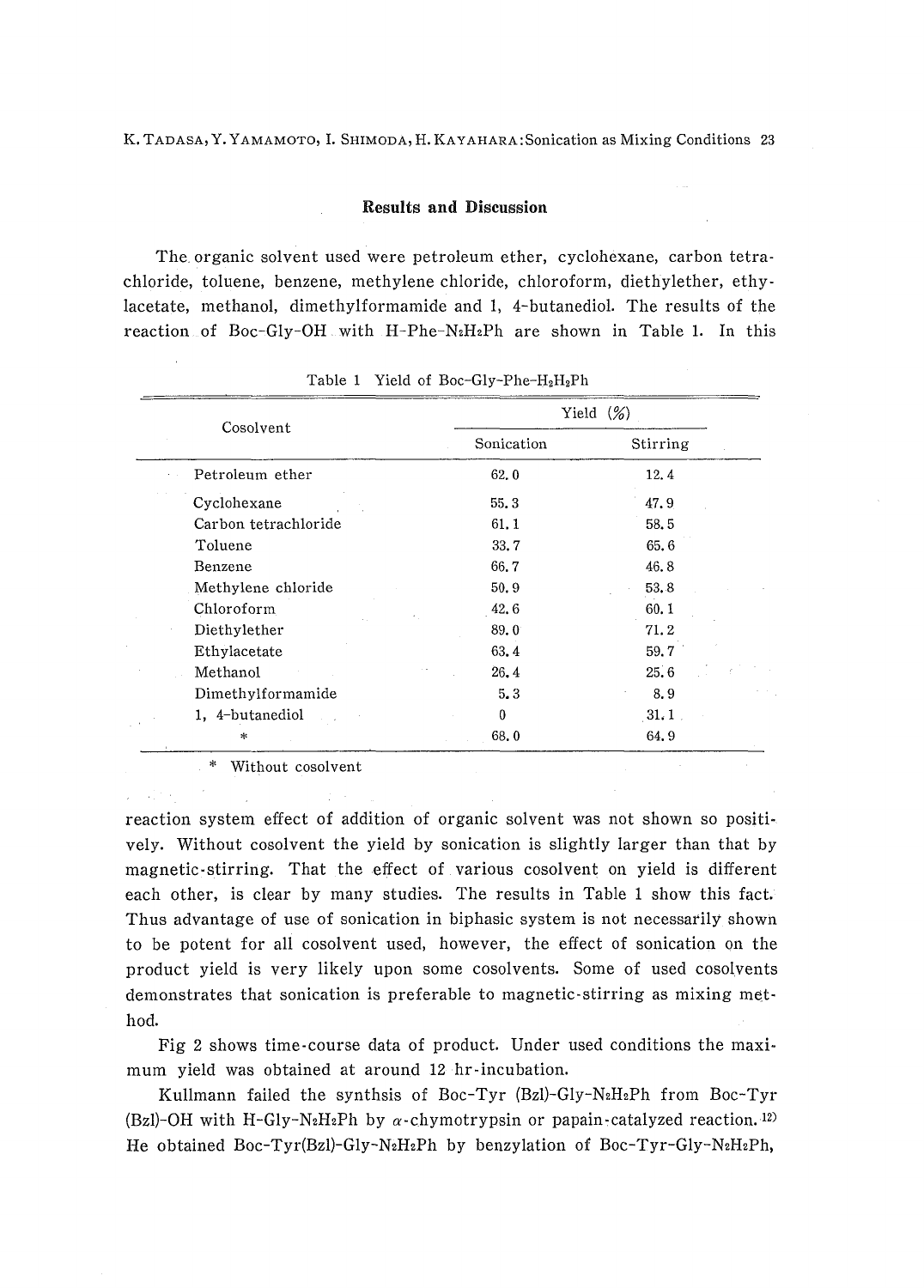

| Cosolvent          | Yield $(\%)$ |      |
|--------------------|--------------|------|
|                    | $Boc-$       | z-   |
| Benzene            | 7.6          | 20.6 |
| Methylene chloride | 5.5          | 14.2 |
| Diethylether       | 5.5          | 29.9 |
| Ethylacetate       | 13.5         | 3.4  |
| ж.                 | 13.3         | 2.7  |

Table 2 Yield of Boc (or Z)-Tyr

Without cosolvent

after the peptidation of Boc-Tyr-OH and H-Gly-N<sub>2</sub>H<sub>2</sub>Ph. We tried the reaction between Boc-Tyr(Bzl)-OH and H-Gly-N<sub>2</sub>H<sub>2</sub>Ph by sonication in several biphasic systems and succeeded to obtain Boc-Tyr(Bzl)-Gly-N<sub>2</sub>H<sub>2</sub>Ph, though they were not in high yield, as shown in Table 2. Further investigation will be made on this comparison, including the result by magnetic stirring.

Judging from our results, sonication as a mixing method can be potent for peptide synthesis by protease catalysis and can be effective to form a certain field for shifting reaction not to cleavage but synthesis. It will not be sure to say the above effect positively, and we are now under further investigation.

This work was supported in part by bounty on research of Nougeikagakukenkyushoureikai.

Abbreviation

Boc, t-butyloxycarbonyl

Bzl. benzyl

- $Z_{\rm{c}}$ benzyloxycarbonyl
- phenyl Ph,

#### References

1) J.S. Fruton, Adv. Enzymol., 53, 239 (1982).

2) I.M. Chaikin, A.Komoriya, M. Ohno and F. Widmer, Appl. Biochem. Biotechnol.,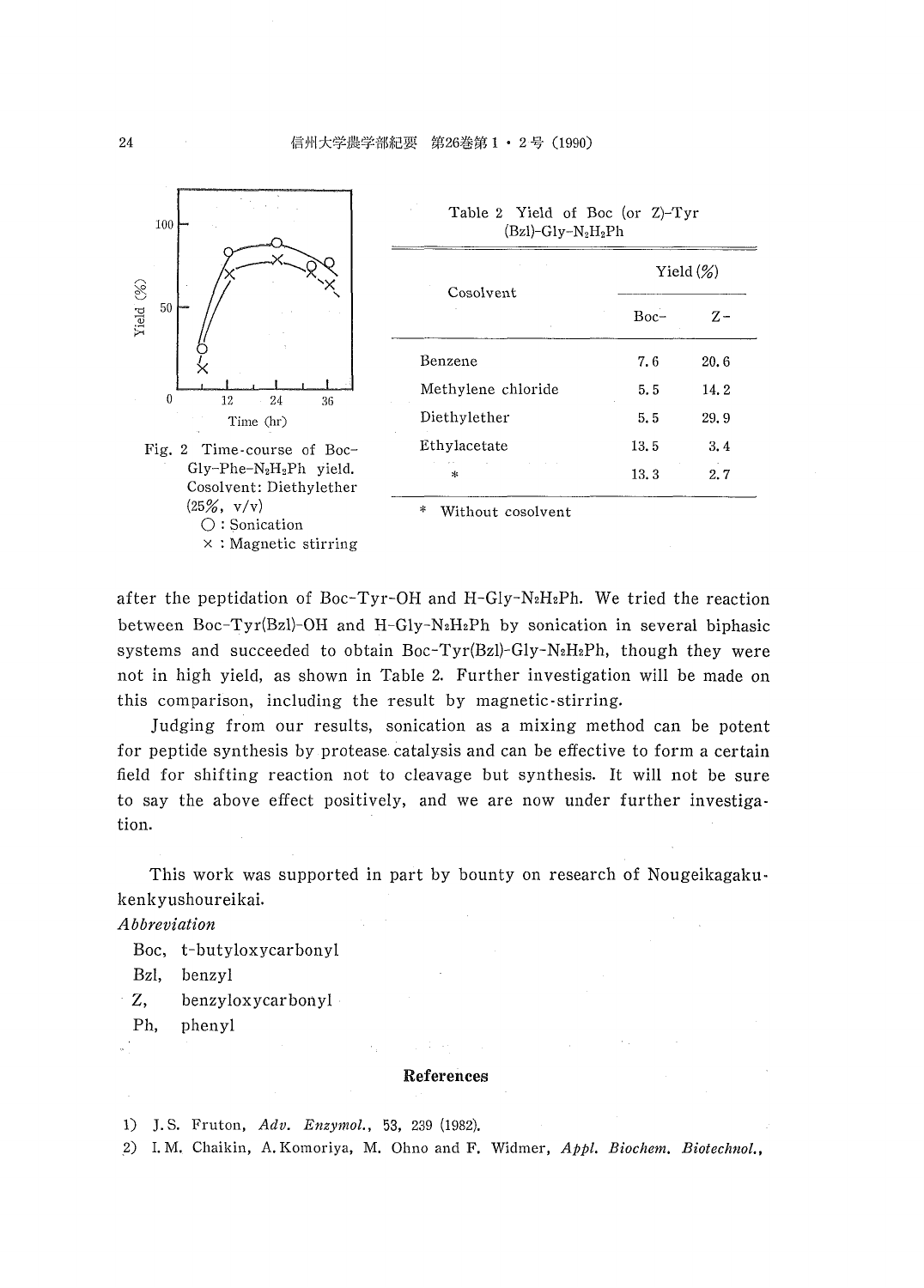K. TADASA, Y. YAMAMOTO, I. SHIMODA, H. KAYAHARA: Sonication as Mixing Conditions 25

7, 385 (1982).

- 3) A.M. Klibanov, G.P. Samohkin, K. Martinek and I.V. Berezin, Biotechnol. Bioeng., 19, 1351 (1977).<br> ' 4) K. Martinek, A.N. Semenov and I.V. Berezin, *Biochim. Biophys. Acta*, 658, 76
- (1981).
- 5) K. Martinek and A.N. Semenov, Biochim. Biophys. Acta, 658, 90 (1981).
- 6) P. Kuh!, A. Konnecke, G. Doring, H. Daumer and H.-D. Jakubke, Tetrahedron Lett., 21, 893 (1980).
- 7) P. Kuhl and H.-D. Jakubke, Z. Chem., 22, 407 (1983).
- 8) P. Kuhl, A. Wilsdolf and H.-D. Jakubke, Monatsh. Chem., 114, 571 (1983).
- 9) H.-D. Jakubke, P. Kuhl and A. Konnecke, Angrew Chem. Int. Ed. Engl., 24, 85 (1985).
- 10) W. Kullmann, J. Protein Chem., 4, 1 (1985).
- 11) W. Kullmann, Biochem. Biophys. Res. Comm., 91, 693 (1979).
- 12) W. Kullrnann, J. Biol. Chem., 255, 8234 (1980),
- 13) H.B. Milne and F.H. Carpenter, J. Org. Chem,, 33, 4476 (1968),